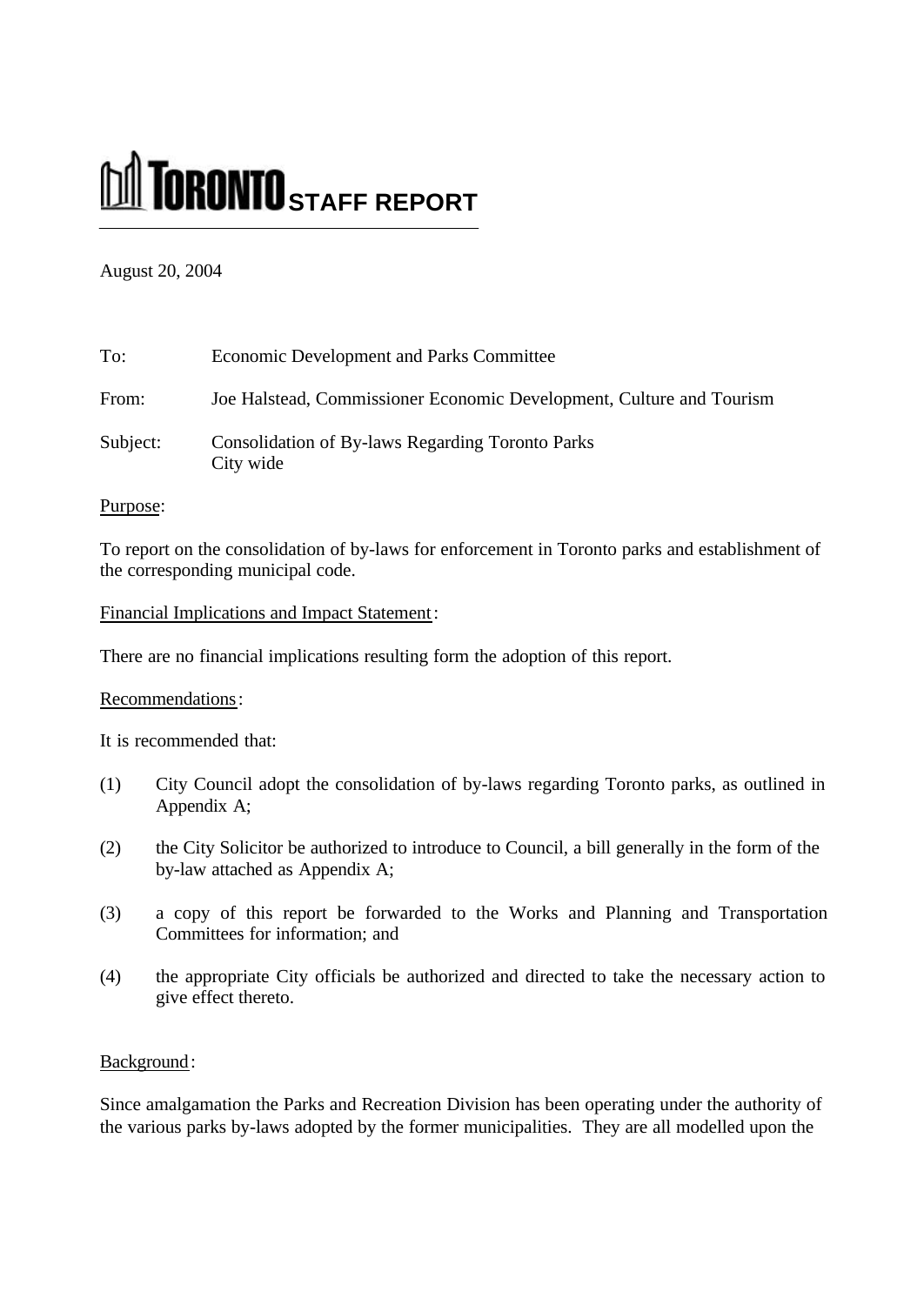former Metro Uniform Parks By-law #129-92, which was adopted by Metro Council on November 25, 1992 and was subsequently endorsed for application by all the municipalities making up the former Metropolitan Toronto.

The objective of this revised draft by-law is to formally harmonize the parks by-law for application Citywide and incorporate necessary updates and amendments to the articles and sections on park use. It will allow for co-ordination of Citywide enforcement efforts and provide for greater consistency of service delivery and public education on the appropriate conduct and uses of Toronto Parks.

This report, along with the draft by-law attached as Appendix A, is intended to create a new consolidated by-law to deal with parks regulation.

#### Comments:

Prior to amalgamation, all municipalities making up the former Metropolitan Toronto agreed to use the same form of parks by-law as the tool for setting and enforcing the rules of conduct in city parks. These by-laws are identical, with the exception of the by-law for the former City of Toronto, which includes additional schedules relating to filming, etc. These by-laws remain in effect at this time.

A review of the existing by-laws and chapters of the Municipal Code has identified a number of articles that require updating, including incorporation of new sections to address social, cultural and recreational trends. Harmonizing the by-law and including it in the municipal code will eliminate inconsistencies in interpretation and application by by-law enforcement officers and the Police Services.

Adoption of a consolidated Parks By-law will also facilitate a mechanism to provide education to parks users on appropriate uses of parks, environmental issues and concerns, waste diversion and effectively address inappropriate activities and behaviours in our parks.

The set fines set out in the existing by-law have been reviewed and will be increased where appropriate. The revised fines will be set at a level to deter inappropriate activities when educational efforts and compliance have not produced the desired results. The harmonized bylaw will come into effect when the set fines (to be applied for by the City Solicitor in accordance with the authority delegated to her by the adoption by Council of Clause 9 of Report 5 of the Strategic Policies and Priorities Committee, on March 2, 3 and 4, 1999 for such purpose) have been approved. The set fines will be determined by Parks staff in consultation with the City Solicitor.

#### Conclusions:

This new harmonized by-law will create a consolidated framework to support Parks service delivery and deal with Citywide parks use.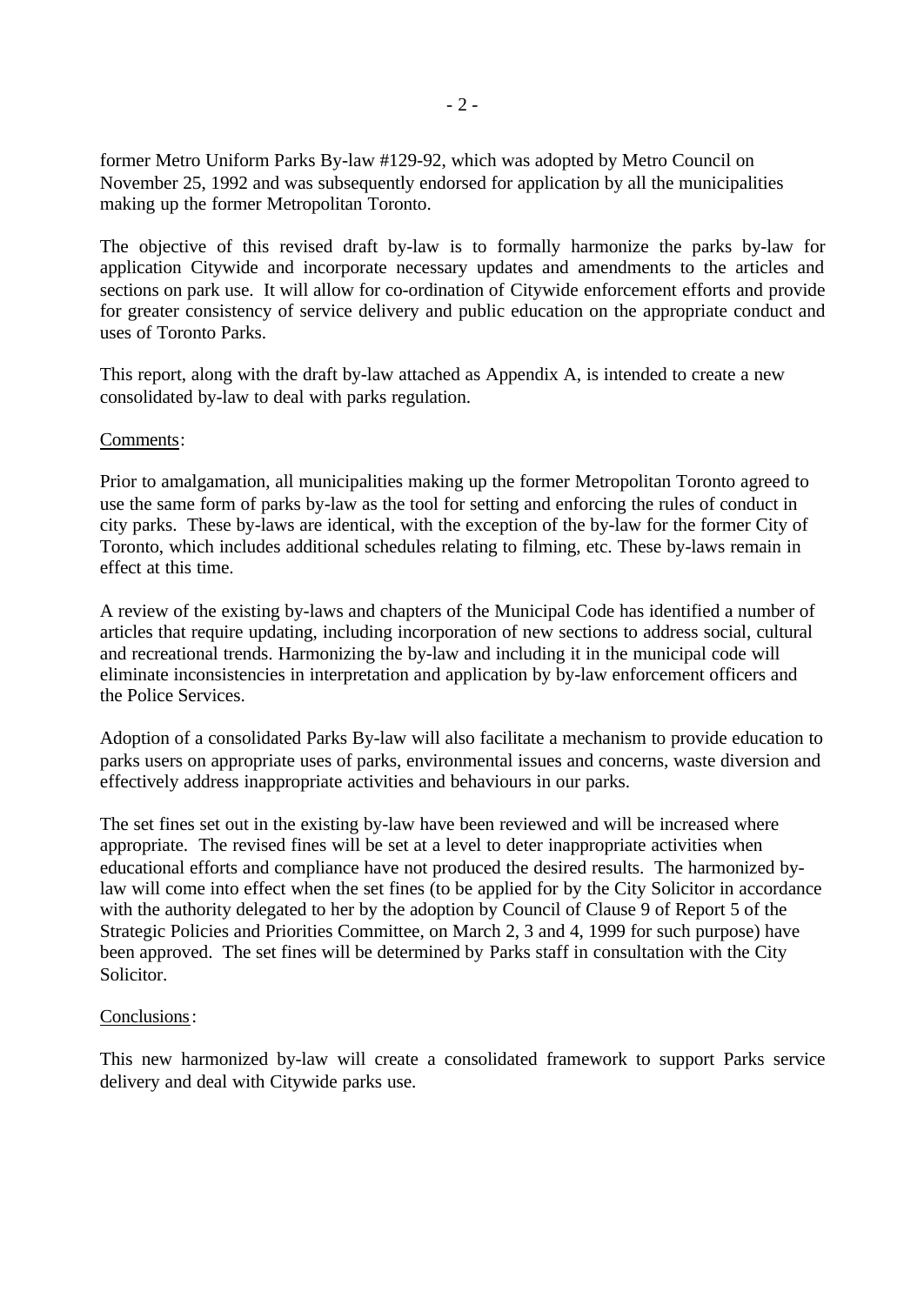This report has been prepared in consultation with Legal Services

Contact:

John A. Macintyre Director, Parks & Recreation, Central Services Office: 416-397-4451 Email: jmacint@toronto.ca

Joe Halstead Commissioner Economic Development, Culture and Tourism

List of Attachments:

Appendix A – Toronto Parks By-law

#### **Appendix A**

Authority: Committee Report No. , Clause No. , adopted by City Council on

Enacted by Council:

# **CITY OF TORONTO**

Bill No.

## **BY-LAW No.**

## **To adopt a new City of Toronto Municipal Code, Chapter 608, Parks, and to repeal various by-laws of the former municipalities relating to parks.**

WHEREAS under sections 8 and 11 of the *Municipal Act, 2001*, S.O. 2001, c.25 the City may pass by-laws respecting parks; and

WHEREAS

WHEREAS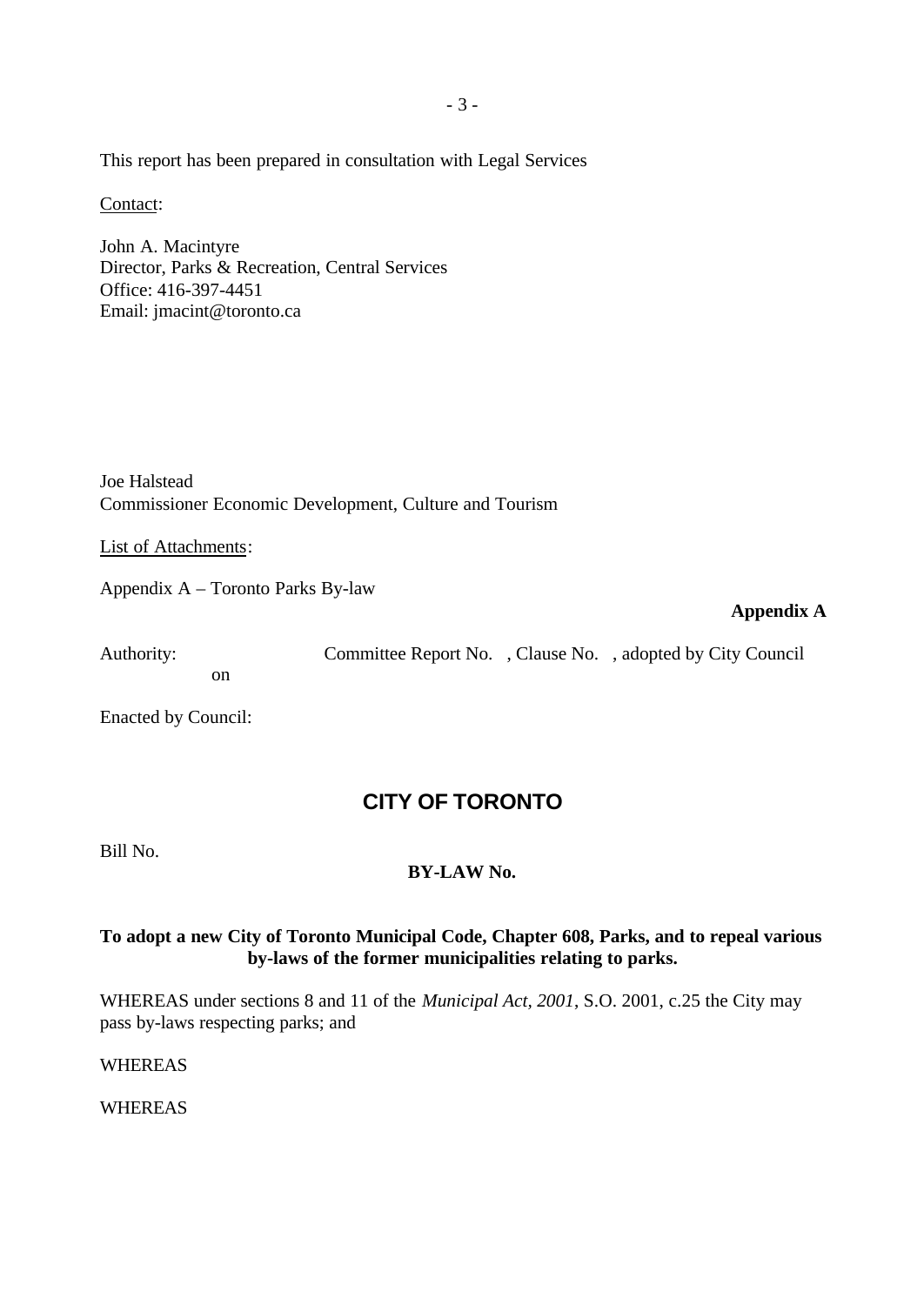The Council of the City of Toronto HEREBY ENACTS as follows:

1. The City of Toronto Municipal Code is amended by adding the following as a new Chapter:

## **Chapter 608**

# **PARKS**

## ARTICLE I

## **Definitions**

#### **§ 1. Definitions.**

As used in this chapter, the following terms shall have the meanings indicated:

ACT – The *Highway Traffic Act*, R.S.O. 1990, c.H.8.

ADVERTISING DEVICE – A temporary notice of any kind, including but not limited to a notice, sign, advertisement, bill, handbill, leaflet, flyer or placard.

BICYCLE - Includes a tricycle and unicycle but does not include a motor assisted bicycle.

COMMISSIONER - The officer appointed by Council whose duties include the management, operation and maintenance of parks, or his or her designate.

DESIGNATED AREA - An area defined or constructed for a specific use that may include posted conditions.

DISABLED PERSON - Includes a person who is blind or who has any degree of physical disability, which requires the physical reliance on a wheelchair, crutches, braces, canes or other similar remedial appliance or device.

MOTOR VEHICLE - A motor vehicle within the meaning of the Highway Traffic Act, R.S.O. 1990, Chap.H.8.

MOTORIZED RECREATIONAL VEHICLE - A snowmobile, scooter, go-cart, trail bike, mini bike, all-terrain vehicle, or similar vehicle which is propelled or driven by any internal gas, electric, solar or other type of engine or motor.

ORGANIZED SPORT OR ACTIVITY - A sport, game or activity pre-planned by a group or organization whether or not formally constituted and whether or not the players or members wear uniforms.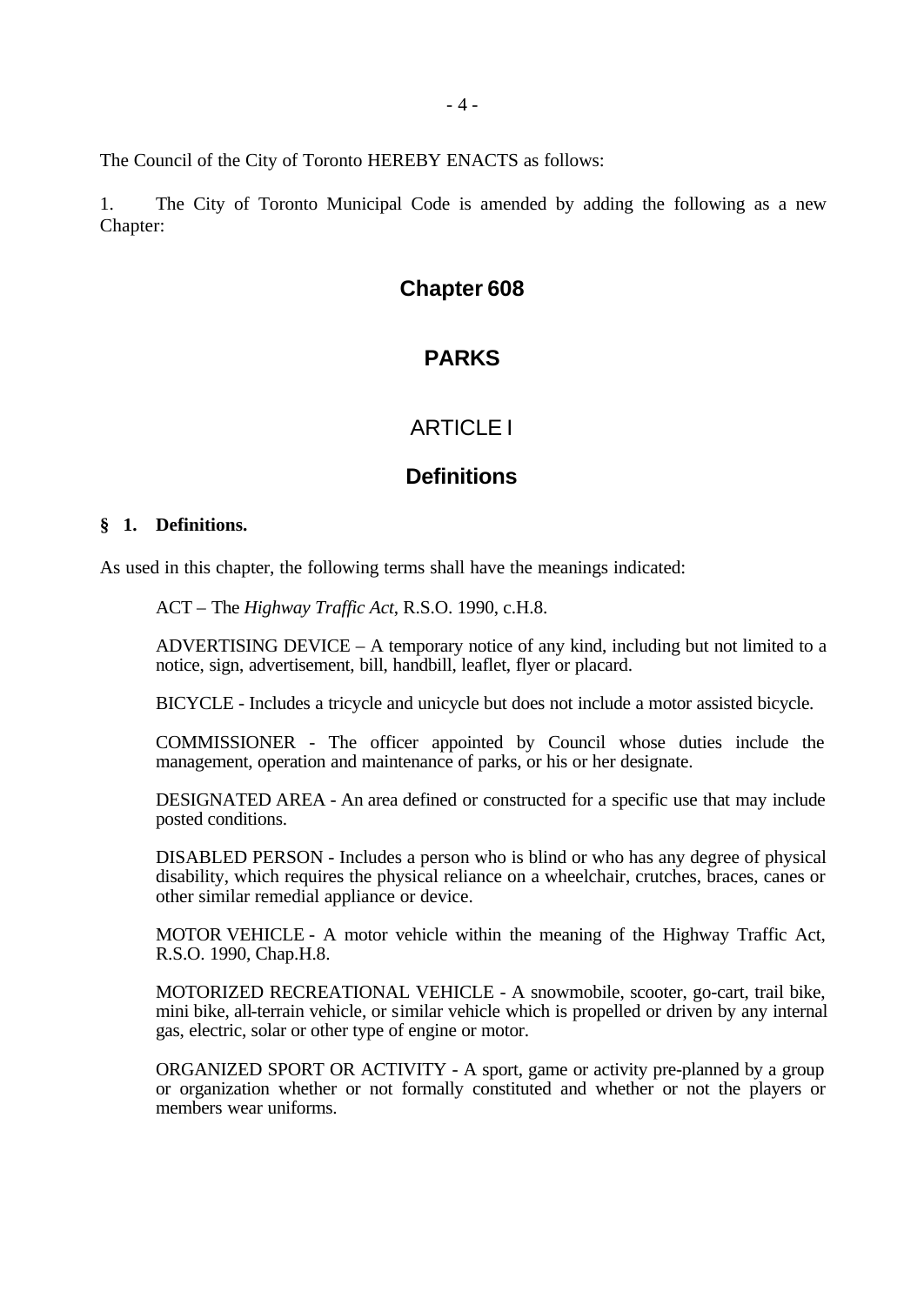PARK - Land and land covered by water and all portions thereof owned by or made available by lease, agreement, or otherwise to the City, that is or hereafter may be established, dedicated, set apart or made available for use as public open space or golf course, and that has been or hereafter may be placed under the jurisdiction of the Commissioner including any and all buildings, structures, facilities, erections, and improvements located in or on such land, save and except where such land is governed by other by-laws of the City.

PARK OR PARKING – When prohibited, means the standing of a vehicle, whether occupied or not, except when standing temporarily for the purpose of and actually engaged in loading or unloading merchandise or passengers.

PERMIT - Any written authorization of Council, a Committee established by Council, or the Commissioner where such authority has been delegated.

PERSONALLY POWERED DEVICE – Skate boards, roller blades, scooters or similar apparatus and includes a bicycle.

PICNIC – Social gatherings of between 26 and 200 people.

POST or POSTED - Refers to the erection or presence of permissive, regulatory, restrictive, warning or prohibitive signs. "Posted area" means an area where such signs are erected.

SIGN - Includes any advertising device, structure or medium that uses any colour, form, graphic, illumination, symbol or writing to convey information of any kind placed or erected in or upon a park.

SPECIAL EVENT - A picnic, walkathon, fundraiser or gathering over 200 persons or any event that requires staff support, specific permissions or the provision of materials or equipment such as, but not limited to the use of sound amplification, acceptance of donations, installation of tents, vehicle access, electrical access or requests to borrow equipment, beyond that typically provided at the subject location.

VEHICLE - Includes a motor vehicle as defined under the Highway Traffic Act, R.S.O. 1990, c.H.8, and any bicycle, scooter, carriage, wagon, sleigh or other vehicle or conveyance of every description, whatever the mode of power, but excludes a baby carriage or cart, child's wagon, child's stroller, child's sleigh, wheelchair or similar device (powered or otherwise) used by an individual due to a disability, or other conveyance of like nature.

WATERCRAFT - Any device for conveyance in or on water and includes but is not limited to boats, vessel, personal watercraft, rowboats, sailboards, canoes, kayaks, ice boats or dinghies.

WILDLIFE – Includes, without limitation, any coyote, fox, raccoon, bird, waterfowl, fish, goose or other animal.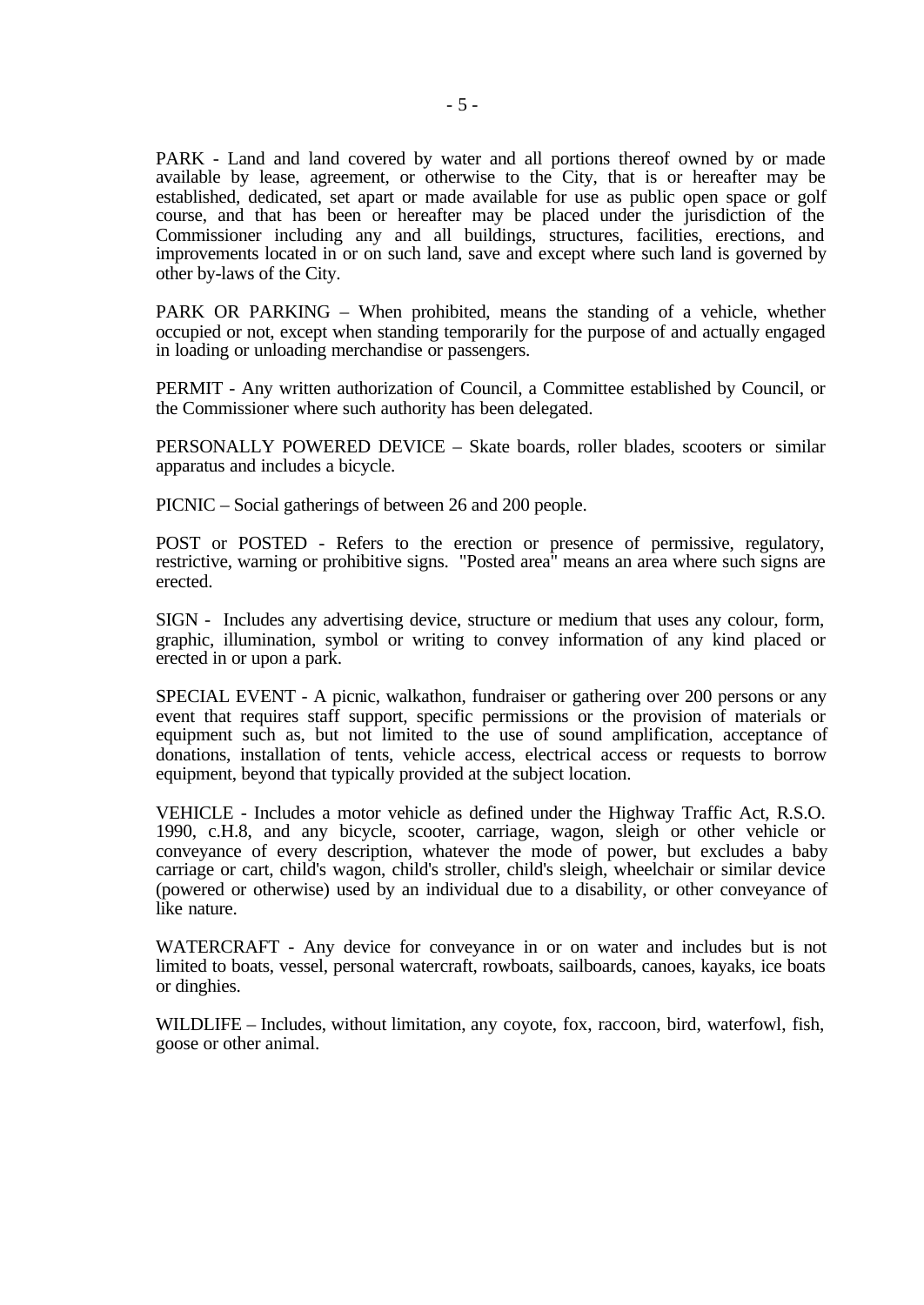## ARTICLE II

# **Conduct**

#### **§ -2. Restricted Areas.**

While in any park, no person shall enter into areas posted to prohibit or restrict admission of the public.

#### **§ -3. Conduct**

A. While in any park, no person shall:

- (1) Indulge in any riotous, boisterous, violent, threatening, or illegal conduct or use profane or abusive language;
- (2) Cast, throw or in any way propel any object in such manner as may or does endanger or cause injury or damage to any person or property;
- (3) Create a nuisance by loitering, spying, accosting, frightening, annoying or otherwise disturbing other persons; or
- (4) Create a nuisance or in any way interfere with the use and enjoyment of the park by other persons.
- B. No person shall remove, disturb, relocate, damage or destroy protective fencing, lifesaving equipment, barriers and warning signage put in place for protection of the public.
- C. No person shall in any park release any balloons filled with lighter-than-air gases.

#### **§ -4. Firearms and Offensive Weapons**

While in any park, no person shall be in possession of or use any firearm, air gun, cross bow, bow and arrow, axe, paint guns or offensive weapon of any kind unless authorized by permit. Notwithstanding the foregoing, bows and arrows may be used in designated areas in accordance with posted conditions.

#### **§ -5. Fireworks**

While in any park, no person shall ignite, discharge or set off any firecrackers, rockets or other fireworks except as a fireworks display authorized by permit.

#### **§ -6. Injury and Damage**

No person shall in any park :

- A. Climb any building, structure or equipment, unless it is equipment designed for climbing;
- B. Break, injure, deface, destroy, move or remove the whole or any part of any flowers, plant material, fungus, trees or other vegetation or any building, structure, equipment or other property of the City;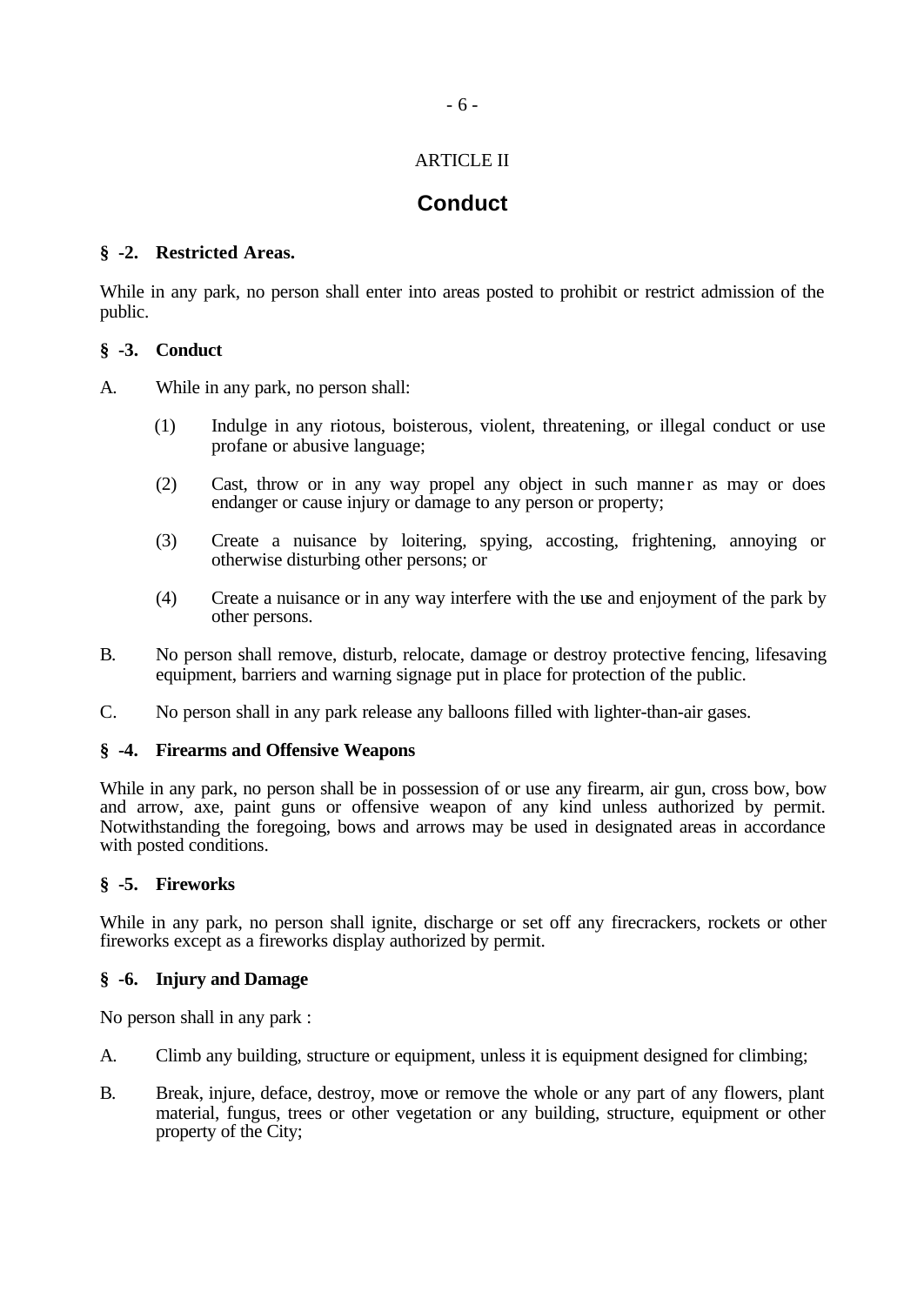- C. Unless authorized by permit, climb, move or remove the whole or any part of a tree, rocks, boulders, rock faces or remove any soil, sand or wood;
- D. In any manner, disturb ground which is under repair, prepared for planting, has been newly seeded or sodded or is in an area posted to that effect;
- E. Drive, park or walk in an area posted to prohibit the activity; or
- F. Unless authorized by permit, place, throw, cast or otherwise deposit snow.

#### **§ -7. Encroachment**

- A. Unless authorized by permit, no person shall encroach upon or take possession of any park by any means whatsoever, including the construction, installation or maintenance of any fence or structure, the dumping or storage of any materials or plantings, or planting, cultivating, grooming or landscaping, thereon.
- B. Where a person encroaches upon any park as set out in Subsection A, and such person fails to remove the encroachment within 30 days after being requested in writing by the City to do so, the City may remove the encroachment, install appropriate fencing and recover all expenses associated with such removal, including, but not limited to, soil testing, disposal fees, park restoration and fence installation, in like manner as municipal taxes.

#### **§ -8. Alcohol**

While in any park, no person shall consume, serve or sell alcoholic beverages unless in designated areas authorized by permit, and with the approval of the Liquor Licence Board of Ontario.

## **ARTICLE III**

# **Parks Use**

#### **§ -9. Access**

- A. Unless authorized by Parks Access Agreement, no person shall access or occupy any park for non-recreational uses, or to access an adjacent property.
- B. Unless authorized by permit, no person shall use, enter or gather in any park between the hours of 12:01 a.m. and 5:30 a.m..

#### **§ -10. Campfires and Barbeques**

While in any park, no person shall:

- A. Light, build or stoke an open fire or bonfire unless authorized by permit;
- B. Use any portable barbeques unless authorized by permit or where posted to allow same;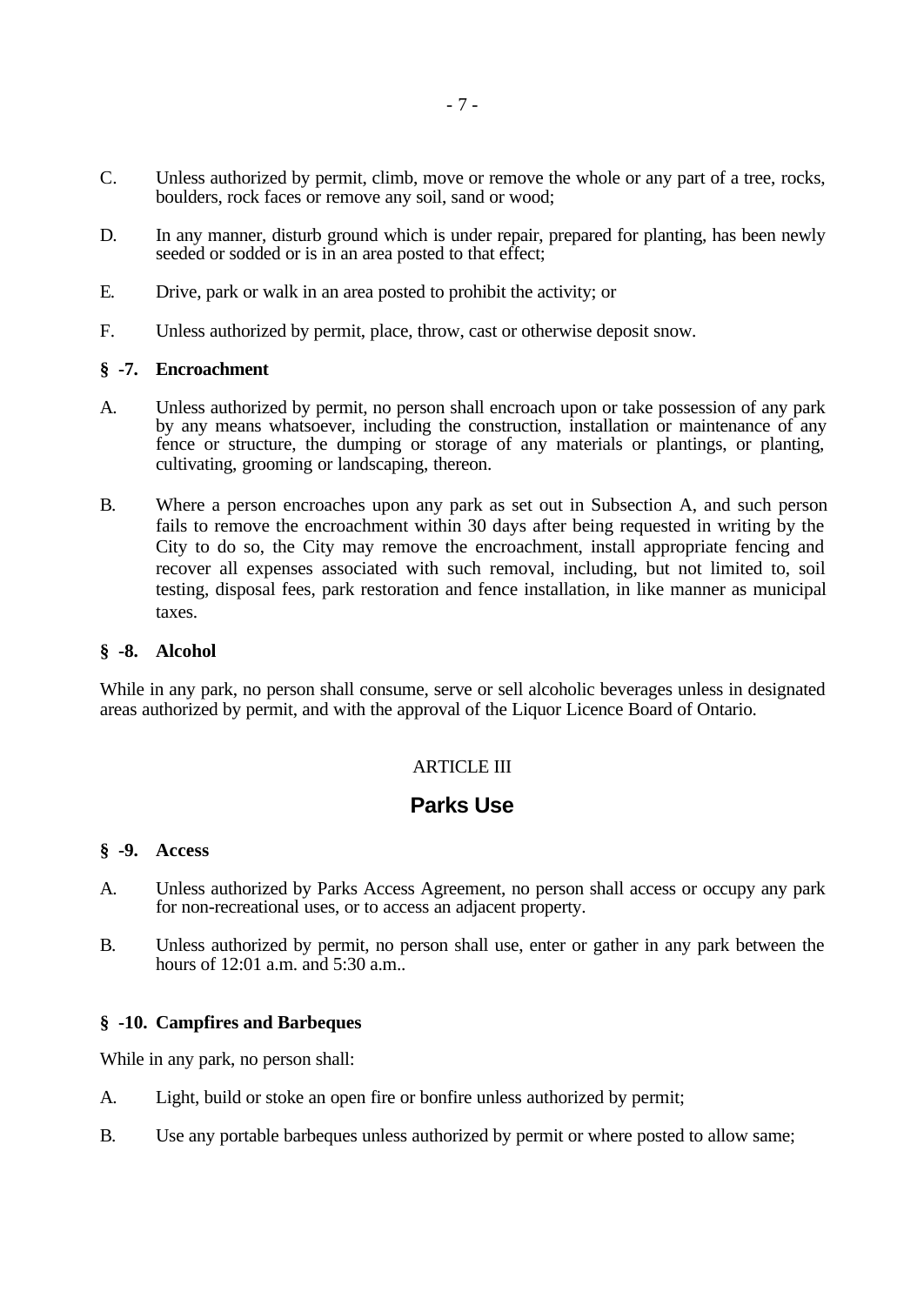- C. Use fuel other than charcoal or briquettes in permanently fixed barbeques; or
- D. Leave a barbecue or campfire without extinguishing the fire and ensuring that the embers are cold.

#### **§ -11. Organized Gatherings, Special Events, Festivals and Picnics**

While in any park, no person shall:

- A. Unless authorized by permit, hold a picnic, organized gathering or special event for more than twenty-five persons;
- B. Interfere with a picnic, organized gathering or special event authorized by permit; or
- C. Move park furniture from one area or areas to another area or areas to accommodate their picnic, organized gathering or special event.

#### **§ -12. Amplifiers and Loud Speakers**

Unless authorized by permit, no person shall operate loud speakers or amplifying equipment from any source in any park.

#### **§ -13. Camping and Lodging**

Unless authorized by permit, no person shall dwell, camp or lodge in any park.

#### **§ -14. Tents and Structures**

Unless authorized by permit, no person shall place, install, attach or erect any temporary or permanent tent, structure or shelter at, in or to any park.

#### **§ -15. Bathing, Swimming, and Sun Bathing**

- A. No Person shall in any park:
	- (1) Enter any public swimming pool, except at times designated for swimming;
	- (2) In or adjacent to any swimming pool, fail to abide by posted signs or to obey the instructions of any lifeguard or other authorized person;
	- (3) Swim, bathe or wade in any fountain, pond, lake or stream, except in a designated area; or
	- (4) Utilize facilities without being properly attired including appropriate swimwear or beach clothing.
- B. Notwithstanding Subsection A, clothing shall be optional in the designated clothing optional beach area at Hanlan's Point Beach on Toronto Island.

#### **§ -16. Use of Wash and Change Rooms**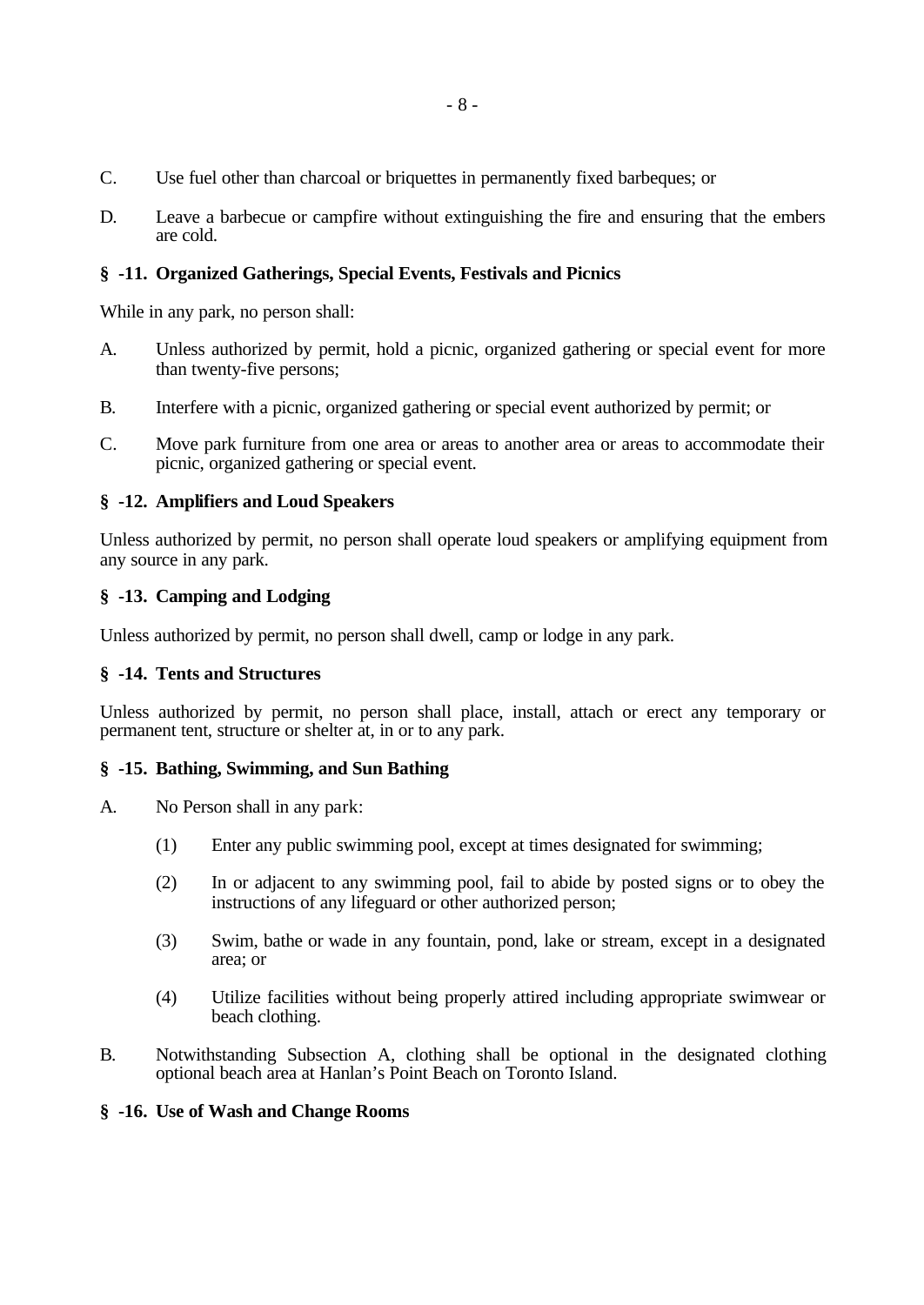No person shall in any park enter any portion of any washroom, bathhouse, changeroom or recreation facility set apart for the opposite sex.

#### ARTICLE IV

# **Games, Sports And Organized Activities**

#### **§ -17. Organized Sports or Activities**

A. While in any park, no person shall:

- (1) Arrange or engage in an organized sport or activity, unless authorized by permit; or
- (2) Interfere with an organized sport or activity authorized by permit.

B. In addition to the prohibitions set out in Subsection A, while in any park no person shall utilize a designated area without a permit where it is posted to prohibit or restrict such use.

#### **§ -18. Golf**

- A. While in any park, no person shall play or practise golf or strike a golf ball except on a golf course or in a designated area.
- B. No person shall on any golf course located in a park:
	- (1) Play or practise golf unless registered on that day as a player;
	- (2) Hunt for or pick up any lost, misplaced or abandoned golf balls provided that nothing herein shall prevent a person registered as a player or such player's caddy from retrieving or attempting to retrieve golf balls lost by the registered player; or
	- (3) Enter in or upon the playing area when the golf course is open unless the person is registered on that day as a player, or accompanying a player as a caddy.

#### **§ -19. Model Aircraft and Rockets**

While in any park, no person shall operate any powered models of aircraft, rockets, watercraft or vehicles unless authorized by permit.

#### **§ -20. Gliders and Hot Air Balloons**

Unless authorized by permit, no person shall tether, launch or land any hot air balloon, hang glider, ultra light aircraft or similar conveyance in any park.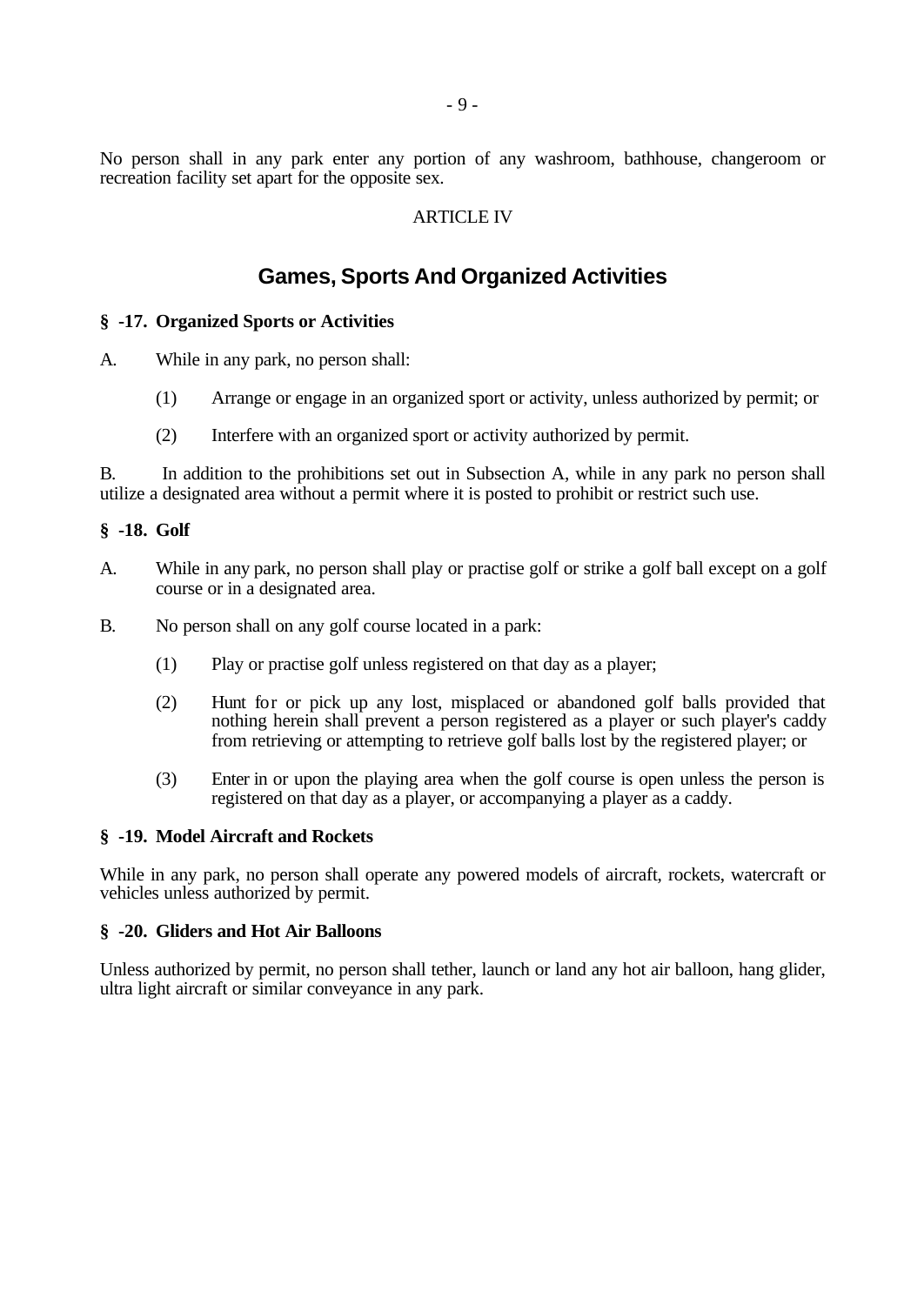#### **§ -21. Skating**

- A. On any natural ice surface posted and designated for skating, or any artificial ice surface located in any park, no person shall:
	- (1) Use speed skates unless authorized by permit or in a posted area in accordance with posted conditions;
	- (2) Skate or act in such a manner as to interfere with and/or endanger any other person using the surface;
	- (3) Use a stick of any kind except in accordance with posted conditions; or
	- (4) Disregard the instructions or information provided by designated ice patrollers, rink guards or supervisors.
- B. No person shall access or skate on any natural ice surface in any park where posted to prohibit.

#### **§ -22. Skiing, Tobogganing and Sledding**

While in any park, no person shall:

- (1) Ski, toboggan, snowboard, skibob or sled in any area in any park posted to prohibit it; or
- (2) Fasten or attach any ski, toboggan, snowboard, skibob or sled to any vehicle, motorized vehicle or motorized recreational vehicle for the purpose of being towed, dragged or otherwise pulled.

#### **§ -23. Roller Skates and Skate Boards**

While in any park, no person shall:

- (1) Operate or utilize roller blades, skate boards, linear skates or like conveyances where posted to prohibit or otherwise restrict the use of the same; or
- (2) Obstruct, inconvenience or endanger other users of the park while operating or utilizing roller blades, skate boards or like conveyances.

#### **§ -24. Tennis**

No person shall enter, walk, or play upon a designated area for tennis in any park, except in accordance with the posted rules and regulations.

#### **§ -25. Kites**

While in any park, no person shall:

- A. Fly a kite with a line that is metallic or contains wire;
- B. Fly a kite within 25 metres of any tree, building, light pole or hydro or other utility pole;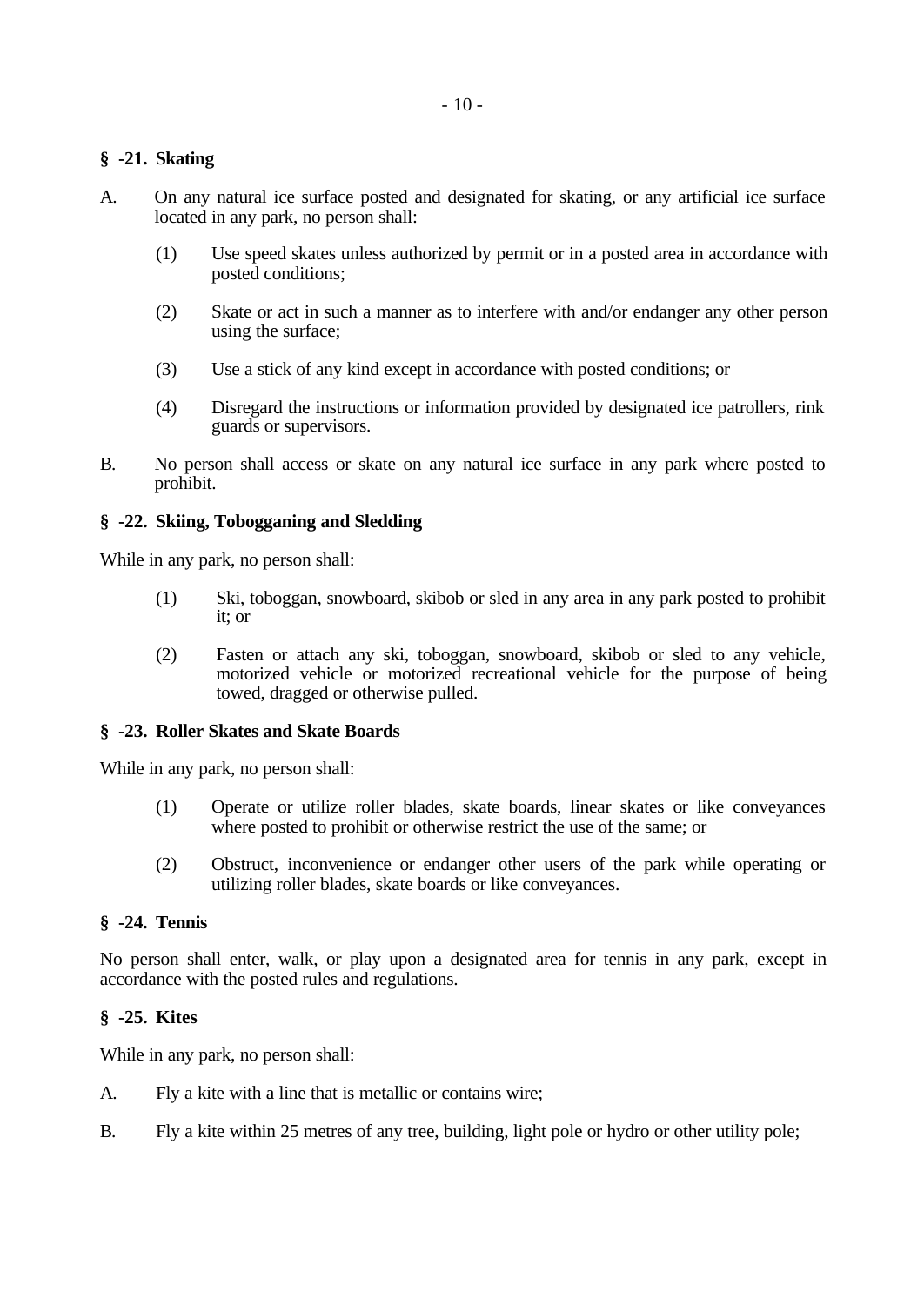- C. Fly a kite in parking lots, roadways or pathways; or
- D. Leave any part of the kite, including the string or other type of tethering material, that could cause damage to any person, property or wildlife, in the park.

## ARTICLE V

## **Vehicles**

#### **§ -26. Roadways**

- A. The Council or, where such authority has been delegated, the Commissioner or Committee established by Council, is authorized to establish appropriate regulations to regulate the use of park roadways.
- B. Unless authorized by permit, and except as provided in section 29 with respect to bicycles, no person shall while in any park drive, operate, pull or ride any vehicle except on a roadway or parking area.

#### **§ -27. Parking**

No person shall in any park:

- A. Park a vehicle except in a designated area for parking;
- B. Park a vehicle between the hours of 12:01 a.m. and 5:30 a.m., except in a designated area allowing for such overnight parking, or where authorized by permit;
- C. Park a vehicle in a designated area for parking, except in a parking space and in accordance with posted conditions;
- D. Stop or park a vehicle in a designated disabled parking space, unless a disabled person parking permit issued in accordance with the provisions of the Act, is properly displayed on or in the vehicle;
- E. Use any parking space except while using the park; or
- F. Park any vehicle for a period longer than 24 hours.

unless authorized by permit.

#### **§ -28. Other Activities**

No person shall make use of any roadway or parking lot in any park for:

- A. Washing, cleaning, servicing, maintaining or, except in the event of an emergency, the repair of any vehicle; or
- B. Instructing, teaching or coaching any person in the driving or operation of a motor vehicle,

#### **§ -29. Bicycles**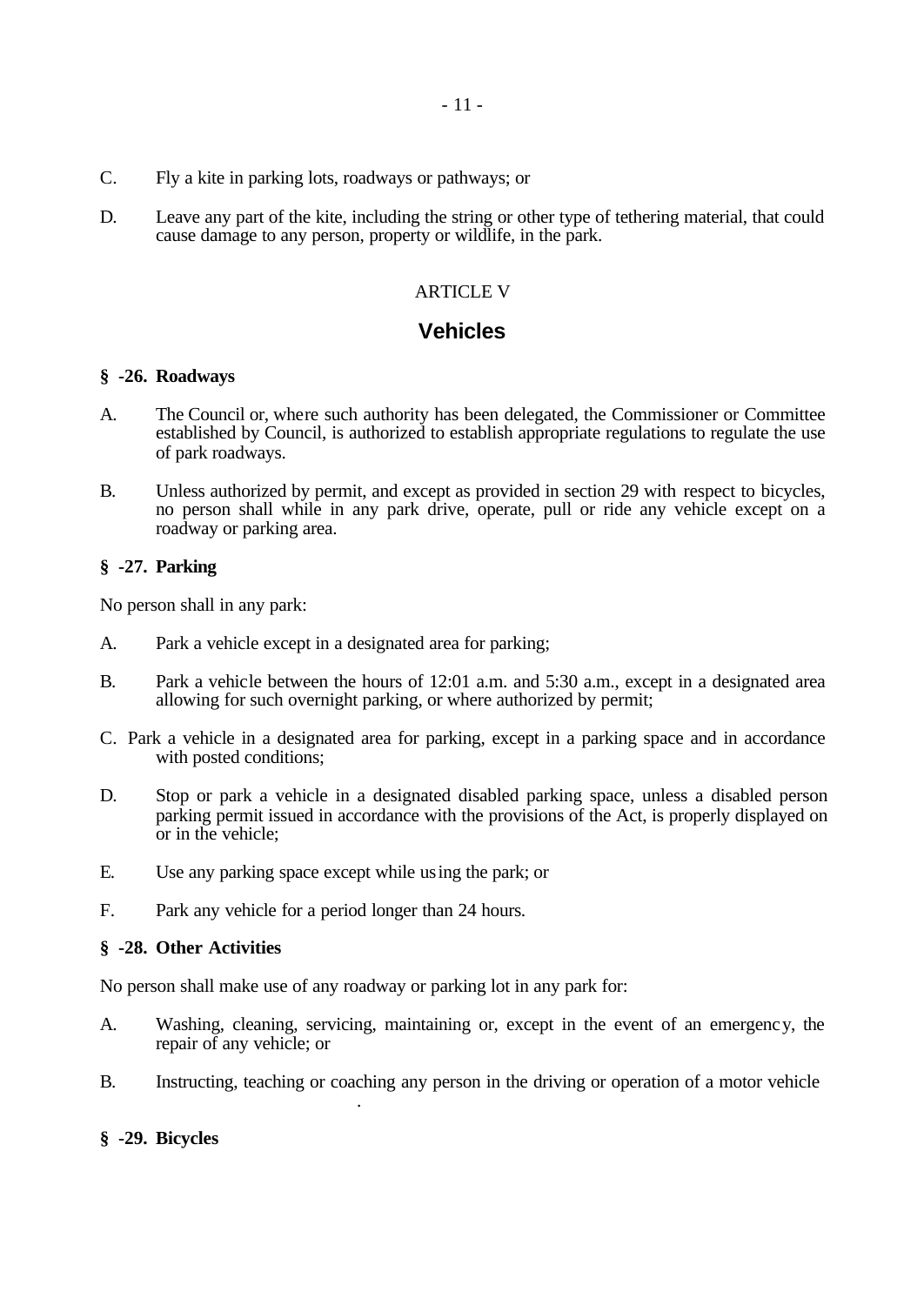While in any park, no person shall:

- A. Ride or operate or be in possession of any bicycle where posted to prohibit same;
- B. Obstruct, inconvenience or endanger other users of the park while riding or operating a bicycle;
- C. Construct or assemble any ramps, jumps, pathways or obstacle courses; or
- D. Ride or operate a bicycle in a manner which results in damage to trails, vegetation, trees, fauna or other natural features.

#### **§ -30. Motorized Recreational Vehicles**

No person shall, ride, drive, park or be in possession or control of a motorized recreational vehicle in any park except in a designated area.

#### **§ -31. Trucks and Commercial Vehicles**

Unless authorized by permit, no person shall drive, operate, pull or ride in any park:

- A. Any heavy machinery or equipment of any description and whatever the mode of power; or
- B. Any truck, trailer or bus whatsoever except a vehicle that is,
	- (1) Being used for the purpose of making a delivery to a point within the limits of the park while it is proceeding to or from such point of delivery; or
	- (2) Operated for personal, recreational, or non-commercial use.

#### **§ -32. Speed**

The maximum rate of speed for vehicles, bicycles and personally powered devices in parks shall be 20 kilometres per hour.

#### **ARTICLE VI**

## **Animals**

## **§ -33. Horses**

- A. Unless authorized by permit, no person as owner or person having control of any horse shall permit it to enter or remain in a park unless:
	- (1) Within a designated area for use by horses; and
	- (2) It is well broken and wearing a bridle.
- B. No person riding or having control of a horse in any park shall obstruct, inconvenience or endanger other users of the park.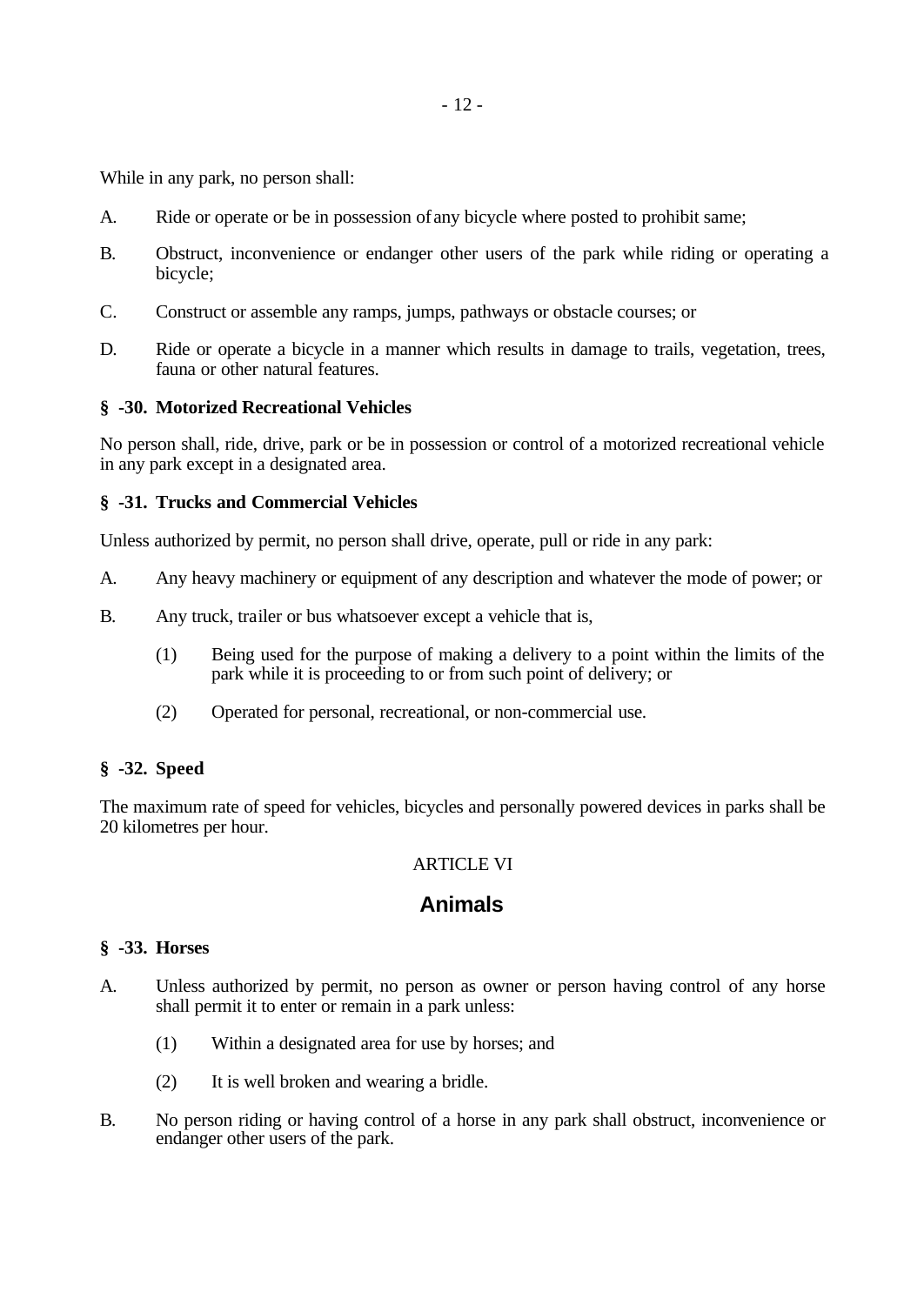## **§ -34. Dogs**

- A. While in any park, no person as owner or person having control of any dog shall:
	- (1) Allow it to run at large, except in a posted designated off-leash area;
	- (2) Excluding blind persons reliant upon a guide dog, permit any dog to enter any beach, pond, swimming area, farm area, garden, landscaped area, playground, sports field, or any other area posted to prohibit it;
	- (3) Install or construct any type of dog control fence or barrier; or
	- (4) Use a stun gun or similar electronic or battery operated device to harm or control the dog(s).
- B. While in any park, every person as owner or person having control of any dog shall:
	- (1) Ensure that it is on a leash or chain not exceeding 2.4 metres in length when not running at large in a posted designated off-leash area;
	- (2) Excluding disabled persons, pick up and remove forthwith excrement left by the dog and dispose of it in a sanitary manner in a receptacle for litter or in some other suitable container;
	- (3) Not leave the dog unattended in any park or designated off-leash area;
	- (4) Keep the dog in sight and under care and control at all times; and
	- (5) Repair any holes dug by the dog(s) under their control.
- C. While in any park, no person shall have the control of more than 3 dogs.

#### **§ -35. Dangerous Animals**

No person as owner or person having the control of any animal shall bring into or permit such animal to enter any park if it may or does constitute a danger to other park users or wildlife, or is reasonably likely to frighten other park users.

#### **§ -36. Protection of Wildlife**

While in any park, no person shall:

- A. Subject to the provisions of section 37, kill, attempt to kill, maim, injure, trap or disturb any wildlife without a permit;
- B. Touch, injure or remove any nest or egg therefrom without a permit;
- C. Feed or attempt to feed or deposit food for consumption by wildlife; or
- D. Release into any park any pets, animals or domesticated species.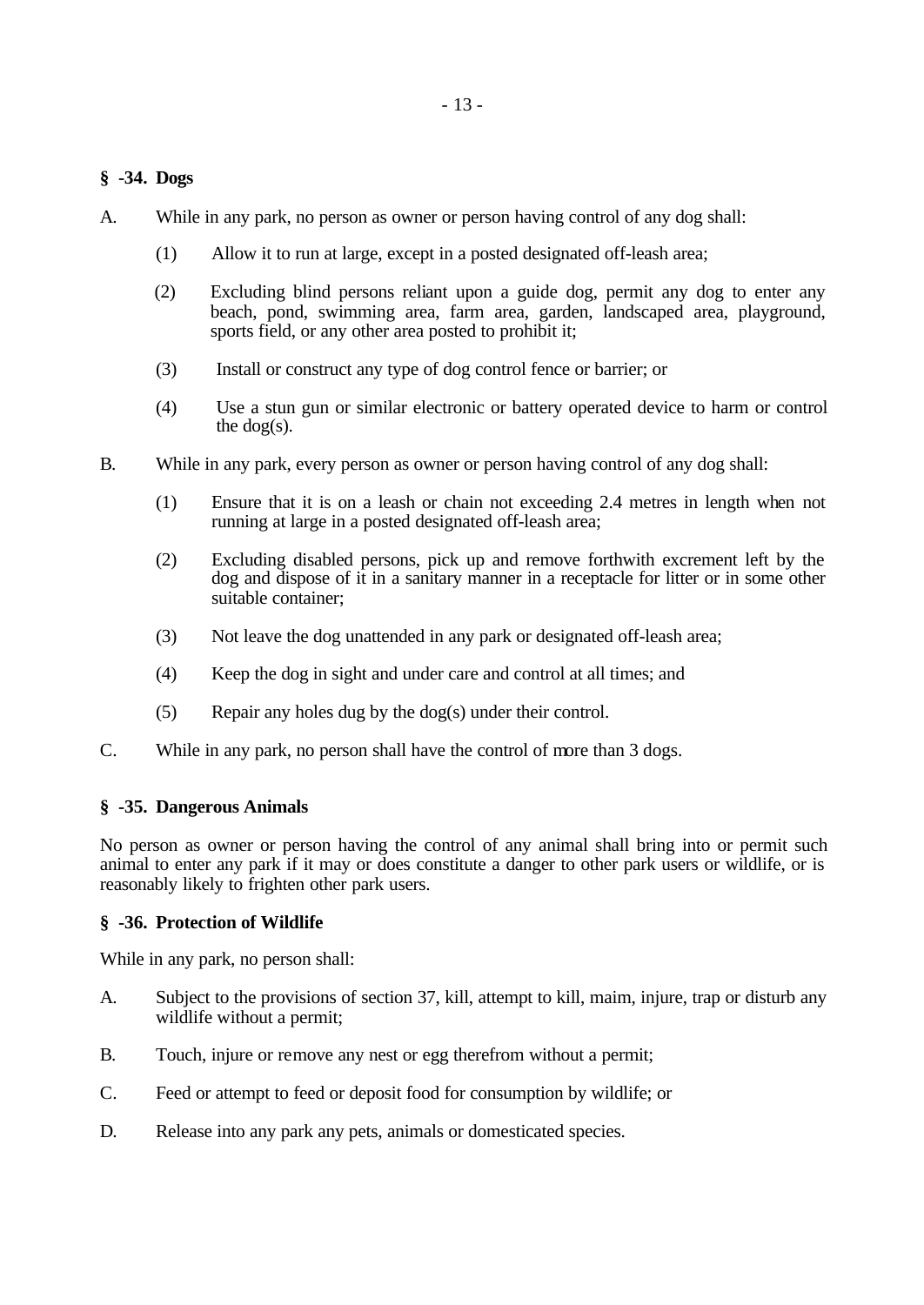#### **§ -37. Zoos and Animal Displays**

While in any park, no person shall:

- A. Feed or attempt to feed any animal owned by or under the control of the City unless posted otherwise;
- B. Throw, deposit, place or attempt to throw, material of any kind whatsoever in any area where animals are kept for public display;
- C. Release from captivity, kill, attempt to kill, maim or in any way injure or molest any animal, bird, waterfowl or fish that is kept for public display; or
- D. Add any animals, birds or fish to the displays.

#### **§ -38. Fishing**

While in any park:

- A. No person shall fish in an area posted to prohibit fishing;
- B. No person shall store or leave any lures, bait, hooks, lines, poles or other equipment in the park in a location or manner that may injure other park users; and
- C. All permitted fishing must be carried out in compliance with all Ministry of Natural Resources Rules and Regulations.

#### ARTICLE VII

## **Trees**

#### **§ - 39. Definitions**

As used in this article, the following terms shall have the meanings indicated:

- A. DESTROY To remove, cut down or in any other way injure a tree to such an extent that it is deemed necessary to remove or cut down the tree.
- B. INJURE– Failure to protect a tree in accordance with the City of Toronto's "Tree Protection Policy and Specifications for Construction Near Trees" and/or other standards set out by the Commissioner, entirely or in part, and/or any act that will harm a tree's health in any manner.
- C. STANDARDS The minimum requirements or guidelines established by the Commissioner pertaining to the protection and preservation of trees.
- D. TREE PROTECTION POLICY AND SPECIFICATIONS FOR CONSTRUCTION NEAR TREES – The City of Toronto's "Tree Protection Policy and Specifications for Construction Near City Trees", as established by the Commissioner and as amended from time-to-time.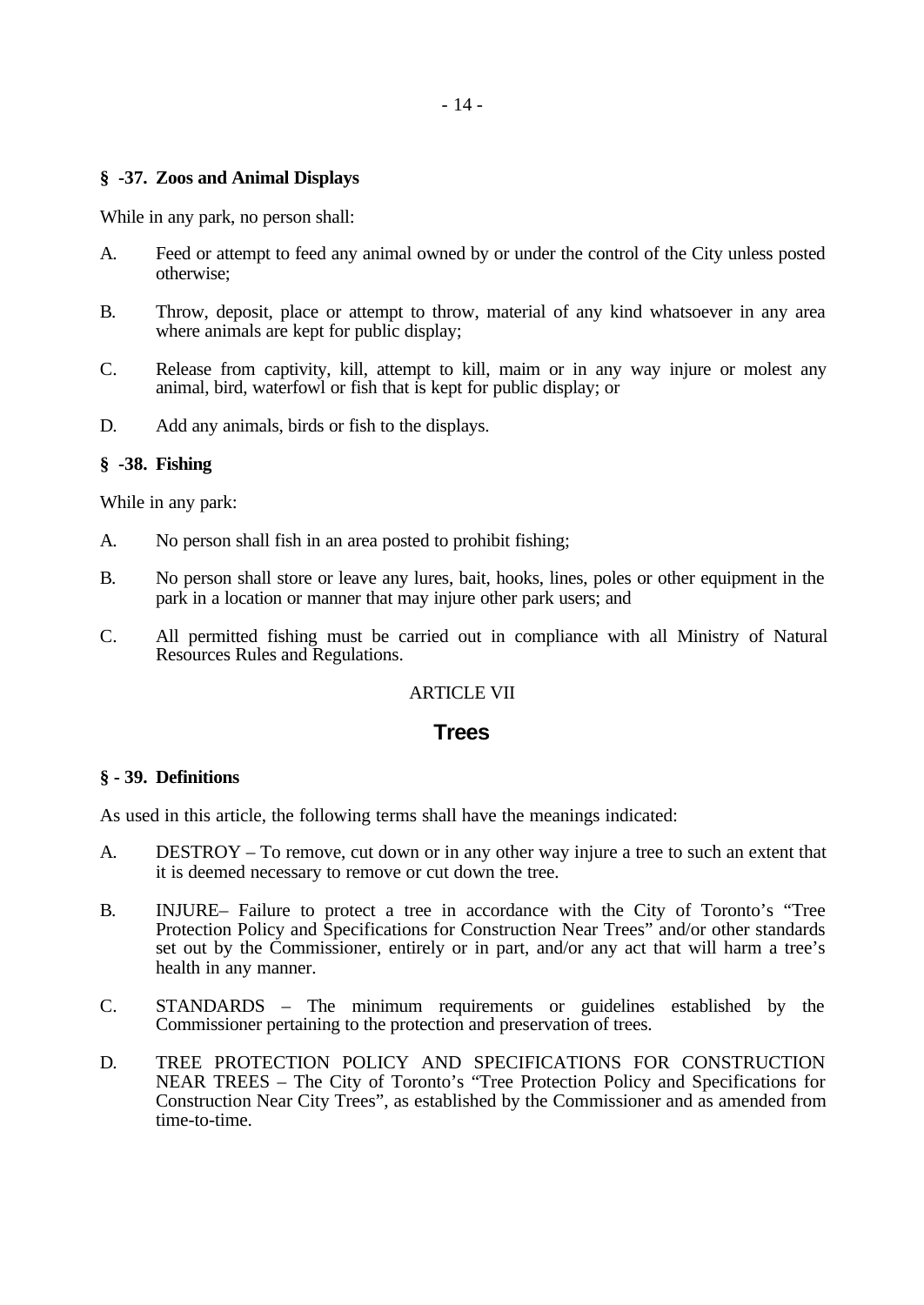E. TREE VALUE/APPRAISED VALUE – The monetary value of a tree as determined through calculations using the City of Toronto's Tree Appraisal and Evaluation form.

#### **§ -40. Prohibited Activities**

- A. While in any park, no person shall:
	- (1) Remove, cut down, destroy or injure any tree or part of a tree located in any park except with the prior written approval of the Commissioner;
	- (2) Mark, cut, break, peel, deface or bury the roots of any tree or any part of a tree located in any park;
	- (3) Undertake or cause to undertake any activities which are contrary to the City of Toronto's "Tree Protection Policy and Specifications for Construction near Trees" and any other standards or conditions imposed or set out by the Commissioner pertaining to the protection of a tree located in any park except with the prior written approval of the Commissioner; or
	- (4) Attach in any manner any object or thing to a tree or part of a tree located in any park except with the prior written approval of the Commissioner.
- B. No person shall attach decorative lights to a tree located in any park except with the prior written approval of the Commissioner and upon production of satisfactory evidence that all other requisite approvals have been obtained. Such requests may be subject to conditions imposed by the Commissioner.

#### **§ -41. Protection of Trees**

- A. Every person doing any work in any park or accessing a property through any park shall carry out such work or access in accordance with the City's "Tree Protection Policy and Specifications for Construction Near Trees" and any other standards or conditions imposed or set out by the Commissioner.
- B. The Commissioner is authorized to request funds to secure the protection of any tree in any park by posting a letter of credit in a form and content acceptable to the City, in an amount sufficient to cover the appraised value of the subject tree, as well as removal and replacement costs.

#### **§ -42. Injury and Removal of Trees**

- A. Any person who injures, destroys or removes a tree without the prior written approval of the Commissioner may be subject to providing payment to the City in an amount sufficient to cover the appraised value of the subject tree, as well as removal and replacement costs and the costs of any specific arboricultural procedures to be undertaken to remedy the tree.
- B. The Commissioner is authorized to remove or cause to be removed healthy trees located in any park**.** Approval for tree removal requests may be subject to conditions which include payment of tree value, removal and replacement costs and the replanting of a replacement tree or trees by the applicant.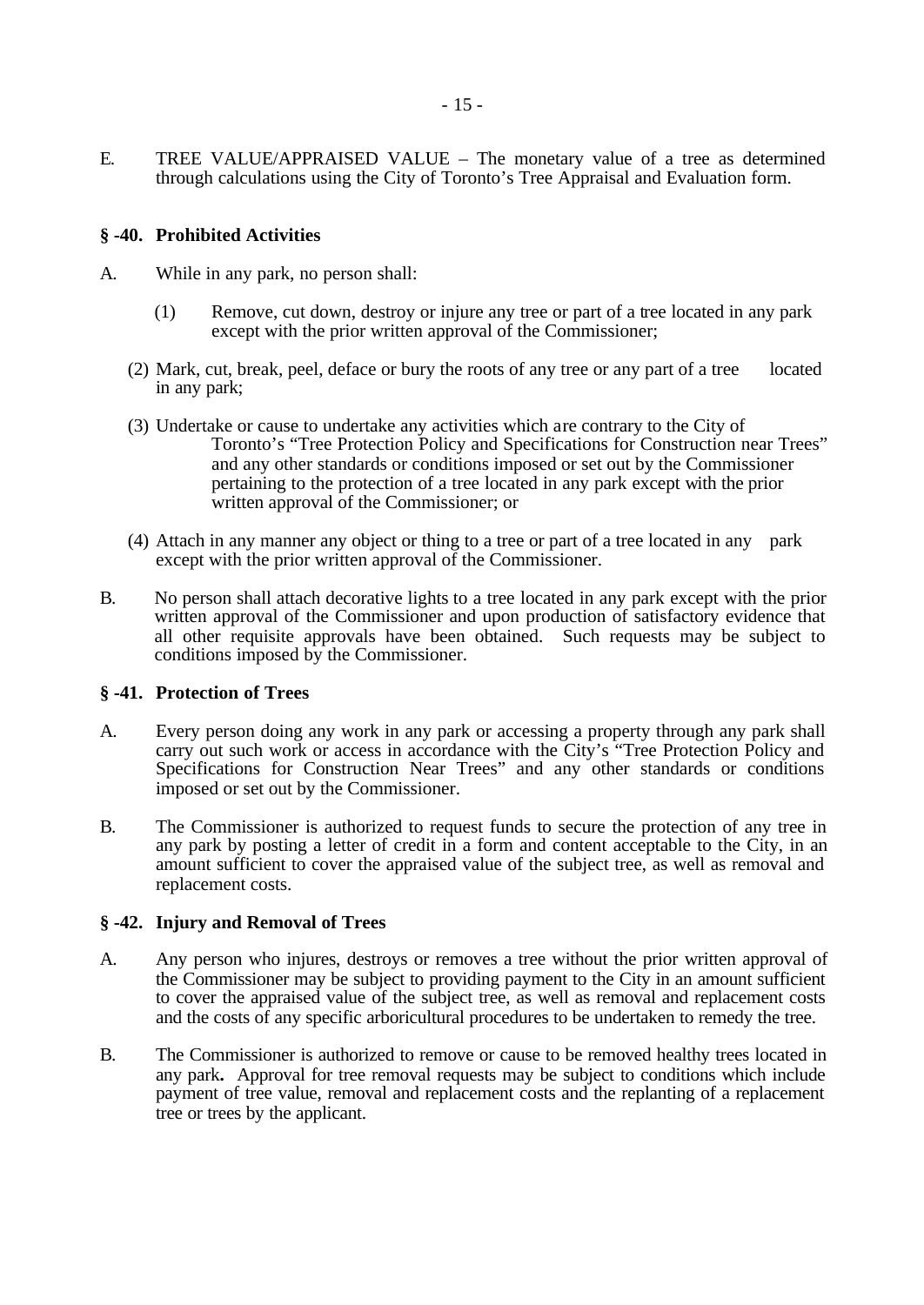#### **§ -43. Pruning of Trees on Private Property**

The Commissioner is authorized to prune or cause to be pruned all trees located on private property, the branches of which extend over any park, including the pruning of branches which are hazardous or create an unsafe condition.

#### ARTICLE VIII

## **Watercraft**

#### **§ -44. Boating**

No person shall, subject to any right at law to do so, place, operate, drive or ride any watercraft in any park in any area posted so as to prohibit or restrict the type and allowable uses of watercraft.

#### **§ -45. Mooring**

- A. In this section:
	- (1) COMMERCIALLY OPERATED BOAT A boat in which the owner or operator transports or offers to transport persons and/or personal property for a fee;
	- (2) FLOAT HOME A house-like structure incorporating a floatation system, intended for use or being used or occupied for residential purposes and not primarily intended for, or usable in, navigation;
	- (3) LIVEABOARD- A vessel intended primarily for use in navigation and used incidentally as a residence; and
	- (4) PRIVATELY OPERATED PLEASURE BOAT A boat other than a commercially operated boat.
- B. No operator or owner of a privately operated pleasure boat shall beach, moor, or allow to be beached or moored, the privately operated pleasure boat along any seawall or shoreline in any park for a period longer than two hours.
- C. No operator or owner of a commercially operated boat shall beach, moor or allow to be beached or moored, the commercially operated boat along any seawall or shoreline in any park for a period longer than two hours.
- D. Unless authorized by permit, no person shall, subject to any right at law to do so, moor watercraft in any park:
	- (1) Except in a designated area;
	- (2) For a period longer than 48 hours, except in a marina or yacht club authorized by Council, or as otherwise posted;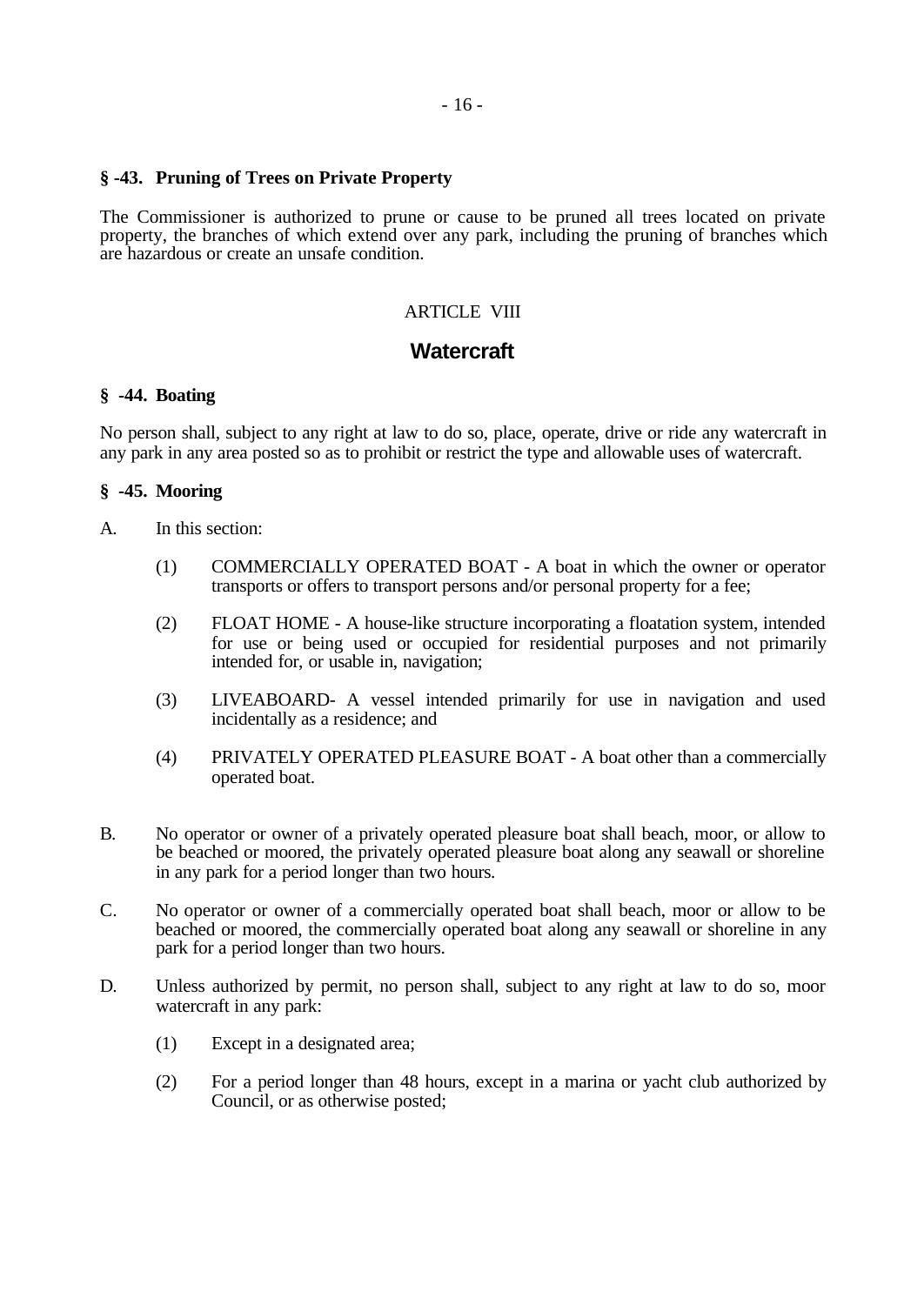- (3) Contrary to posted restrictions or prohibitions or in any way that may or does endanger or inconvenience other watercraft or their use or other users of the park; and
- (4) Without prior payment of the fee therefor authorized by Council.
- E. No person shall moor a float home in any park.
- F. No liveaboards are permitted in any park except in accordance with City policies and bylaws.

#### **ARTICLE IX**

# **Commercial Enterprises**

#### **§ -46. Sale of Merchandise, Trade or Business**

- A. Unless authorized by permit, no person shall, while in any park, sell or offer or display for sale:
	- (1) Any food, drink or refreshment;
	- (2) Any goods, wares, merchandise or articles including promotional material, souvenirs and novelties; or
	- (3) Any art, skill, service or work.
- B. While in any park, no person shall practise, carry on, conduct or solicit for any trade, occupation, business or profession.

#### **§ -47. Filming and Videotaping**

While in any park, no person shall take or permit to be taken for remuneration any film, photograph, videotape or television broadcast unless permitted under the City's film by-law and authorized by permit from the Toronto Film and Television Office.

#### **§ -48. Advertising Devices and Signs**

- A. Unless authorized by permit, no person shall:
	- (1) While in any park distribute, discard, or display any sign or advertising device; or
	- (2) Post, nail, attach, stencil or otherwise fasten or erect any sign or advertising device to any park property.
- B. The Commissioner may, at any time and without notice, remove any sign or advertising device in the course of periodic cleaning or maintenance operations or where the sign or advertising device has been displayed contrary to the provisions of this by-law, unless erected in accordance with approval from the Commissioner as part of a promotional or sponsorship arrangement with the City, in which case the sign or advertising device shall not be removed until the time agreed between the parties.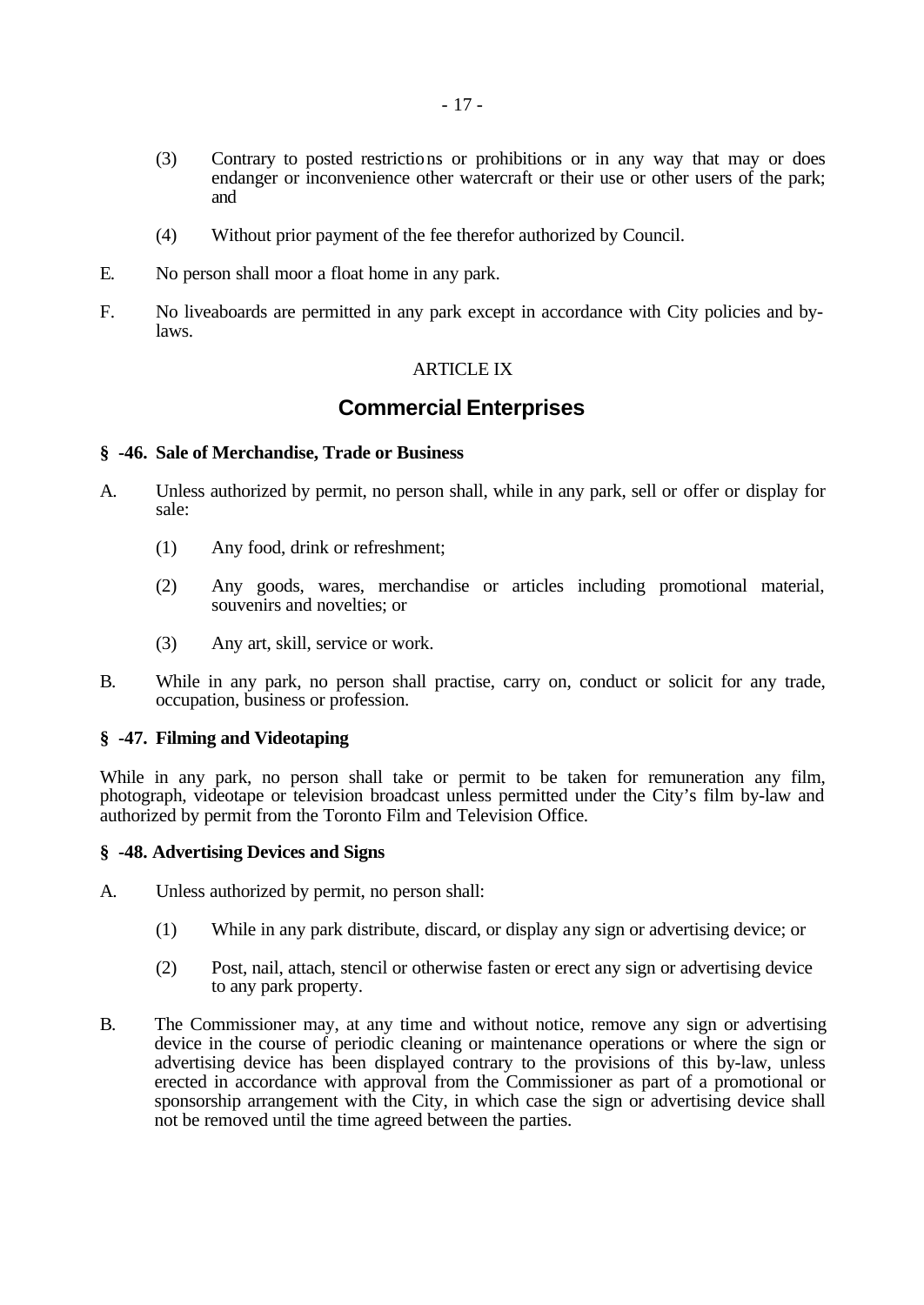- C. Any sign or advertising device removed under Subsection B may be destroyed or otherwise disposed of by the person authorized to remove it, without notice or compensation to any person who has an interest in the sign or advertising device.
- D. Where an illegal sign or advertising device has been removed under Subsection B, any person responsible for erecting, attaching, placing or displaying, or causing or permitting the erecting, attaching, placing or displaying of the sign or advertising device in contravention of this by-law shall, in addition to any other fine or penalty that may be imposed for an offence under this by-law, be required to pay the City the actual cost of removal and disposal of the sign or advertising device.

## ARTICLE X

# **Regulation and Enforcement**

#### **§ -49. Permits and Licences**

- A. Permits for activities contemplated in this by-law may be obtained by contacting the Customer Service Section of Parks and Recreation.
- B. Permits issued for activities contemplated in this by-law may be subject to such fees as shall from time to time establish.
- C. Permits issued for activities contemplated in this by-law may include conditions as to time, location, area, equipment, number of participants, type of activities, release, indemnity and insurance coverage.
- D. The issuance of a permit pursuant to this by-law shall not relieve any person from the necessity of acquiring any other licence or permit required for such activity by any governmental or public authority.
- E. No permit contemplated by this by-law shall be issued if it would result in the contravention of other applicable law.

#### **§ -50. Posting of Signage by Commissioner**

The Commissioner is authorized to post signage of permission, regulation, restriction, warning or prohibition with respect to uses of or activities in any park in accordance with the provisions of this by-law.

#### **§ -51. Temporary Closure**

The Commissioner is authorized to close off for such temporary period as the Commissioner deems appropriate any park or part or parts thereof to relieve or prevent overcrowding or traffic congestion, or in the interests of public safety, or as may otherwise be authorized by Council.

#### **§ -52. Exclusions and Exemptions**

A. This by-law shall not apply to: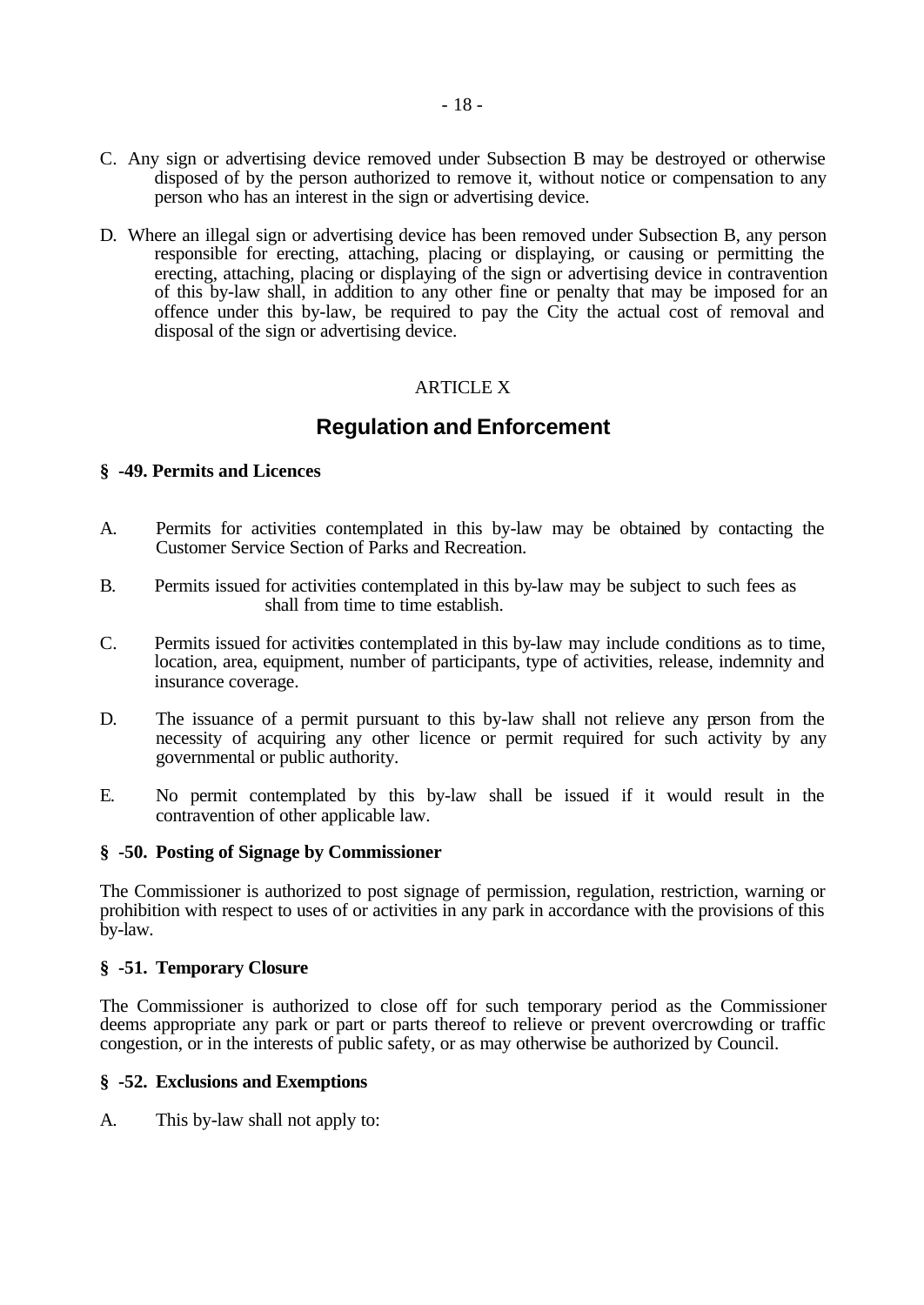- (1) Personnel of Emergency Medical Services, Toronto Police Services or Fire Services while engaged in the performance of their duties;
- (2) Employees or agents of the City while responding to an emergency situation occurring while engaged in works or services undertaken for or on behalf of the City, or as authorized by the Commissioner; or
- (3) A park, property or building that is now or hereafter under the jurisdiction of a board established by the Council or by statute, the members of which are appointed by Council.
- B. This by-law shall be subject to provisions of contracts and agreements now in place or to be entered into by the City in the future, covering works or services to be performed in any park.

#### **§ -53. Enforcement**

- A. Any provincial offences officer or employee of the City designated by the Commissioner is authorized to inform any person of the provisions of this by-law and to request compliance therewith.
- B. Any provincial offences officer or employee of the City whose duties include the enforcement of this municipal by-law, is authorized to order any person believed by such officer or employee to be contravening or who has contravened any provision of this by-law, to
	- (1) stop the activity constituting or contributing to such contravention;
	- (2) remove from the park any animal or thing owned by or in the control of such person which the officer or employee believes is or was involved in such contravention; or
	- (3) leave the park.
- C. Any provincial offences officer may enforce the provisions of this by-law.
- D. Where any person contravenes any of the provisions of this by-law, or fails to comply with any order referred to in Subsection B, the permission and licence of such person to remain in that park is revoked.

#### **§ -54. Penalties**

- A. Any person who contravenes or causes a contravention of any of the provisions of this bylaw, other than Section 32 resulting from the operation of a motor vehicle, is guilty of an offence.
- B. Any person who contravenes the provision contained in Section 32 of this by-law, resulting from the operation of a motor vehicle, is guilty of an offence under the Highway Traffic Act.
- C. Where a motor vehicle has been left parked, stopped or standing in contravention of section 27, the owner of the motor vehicle at the time of the contravention is guilty of an offence and is liable to the fine prescribed for the offence unless at the time of the offence, the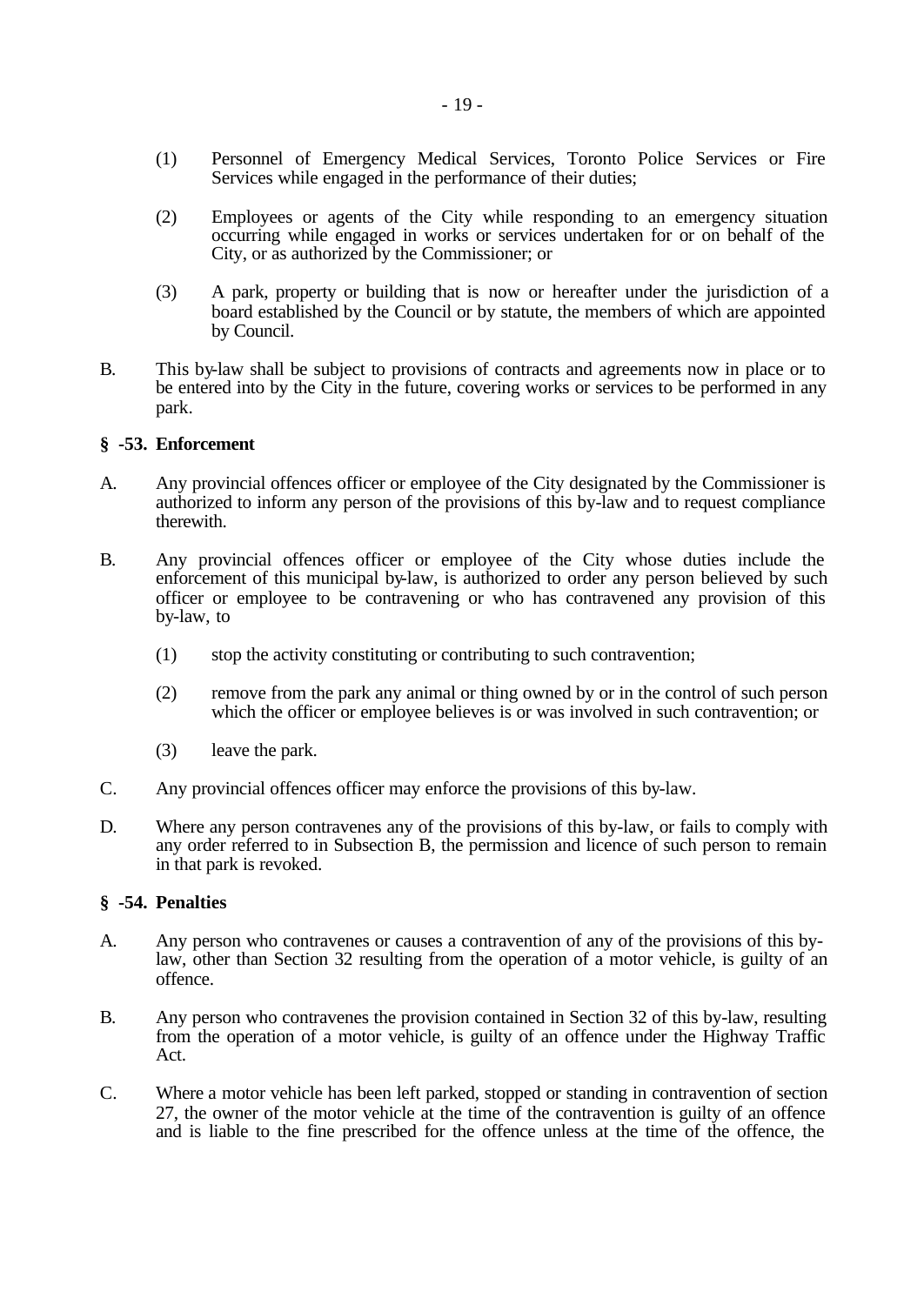motor vehicle was in the possession of some person other than the owner without the owner's consent.

#### **§ -55. Removal of Vehicles**

A provincial offences officer or the Commissioner, upon discovery of any vehicle parked or standing in contravention of section 27 of this by-law may cause it to be moved or taken to and placed or stored in a suitable place and all costs and charges for removing, care and storage thereof, if any, are a lien upon the vehicle which may be enforced in the manner provided by the Repair and Storage Liens Act.

#### **ARTICLE XI**

## **General**

#### **§ -56. Severability**

If a court of competent jurisdiction should declare any section or part of a section of this by-law to be invalid, such section or part of a section shall not be construed as having persuaded or influenced Council to pass the remainder of the by-law and it is hereby declared that the remainder of the by-law shall be valid and shall remain in full force and effect.

2. Repeal, transition.

The following are repealed, except that where a person is alleged to have contravened any of the by-law listed below before the date this by-law comes into force, they continue to apply for purposes of any enforcement proceedings brought against the person until the proceedings have been concluded:

- A. Former City of Toronto Municipal Code Chapter 255, Parks, as amended.
- B. Former City of Toronto By-law No. 1996-0170.
- C. Former City of Etobicoke Municipal Code Chapter 190, Parks.
- D. Former City of North York By-law No. 31885.
- E. Former City of Scarborough By-law No. 23728.
- F. Former City of York By-law No. 2619-92.
- G. Former Borough of East York By-law No. 94-92.
- H. Former Municipality of Metropolitan Toronto By-law No. 129-92.
- I. City of Toronto By-law No. 572-2000.
- J. City of Toronto By-law No. 434-2001.
- K. City of Toronto By-law No. 782-2001.